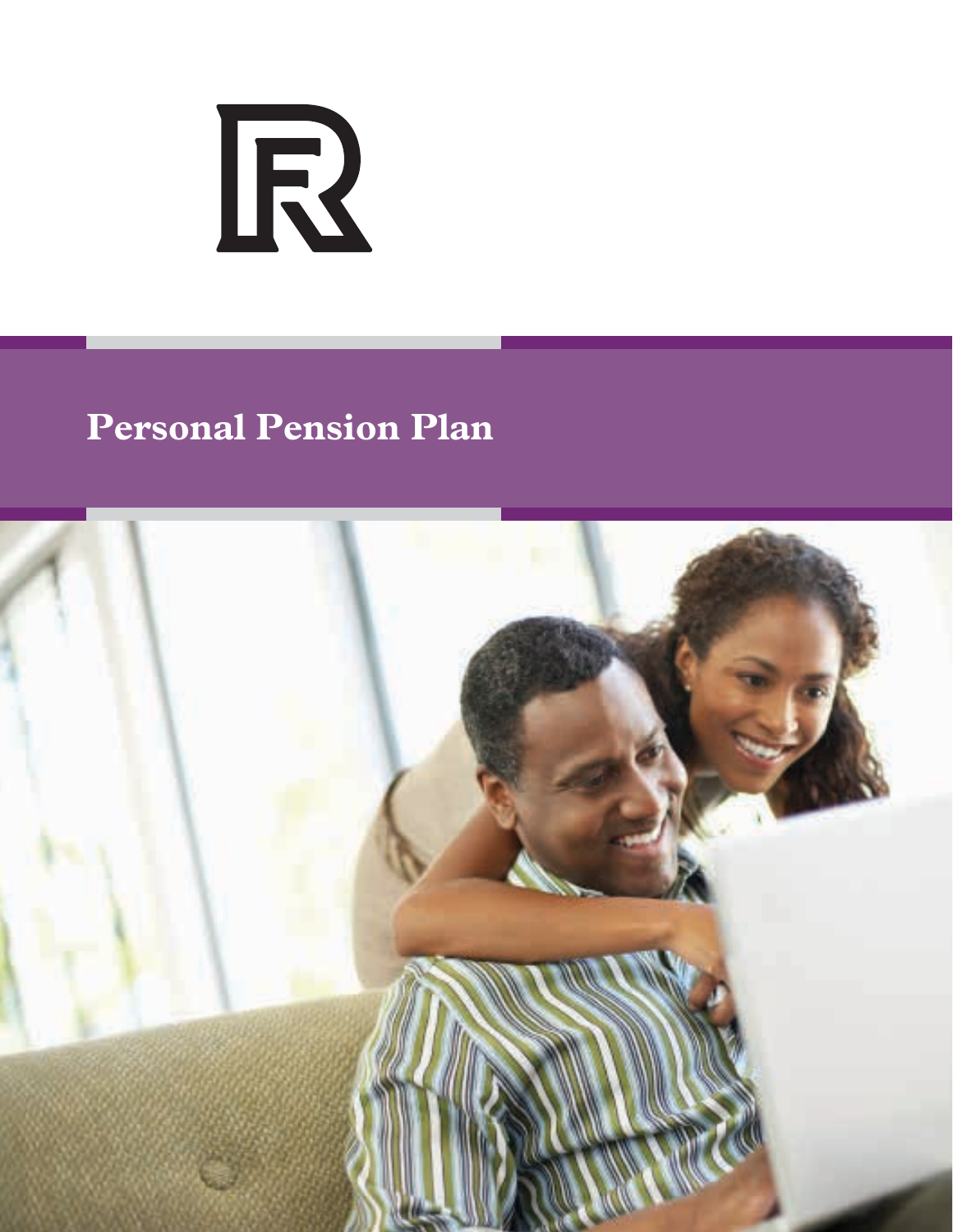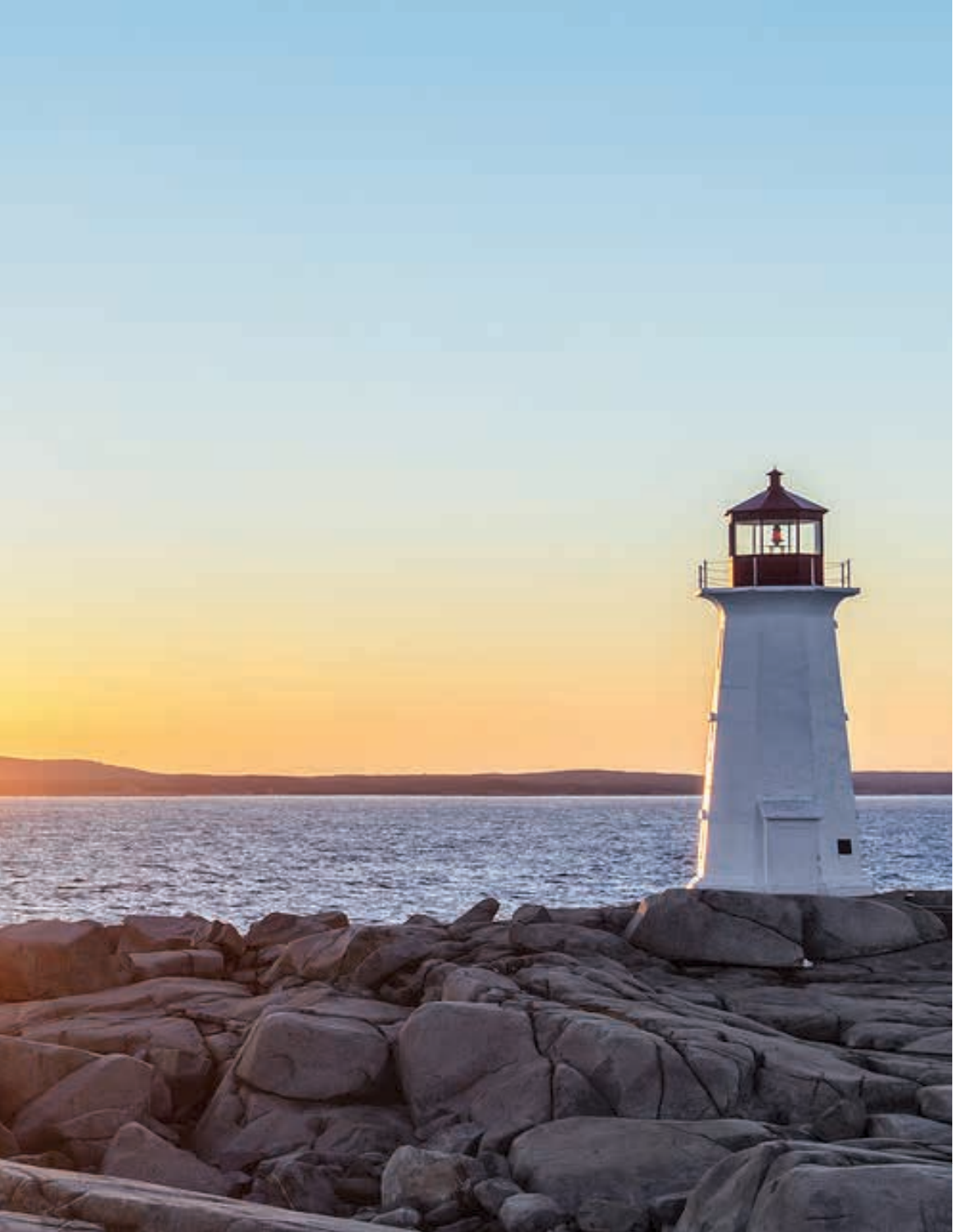

### About Us

Since inception in 1997, RF has been committed to helping clients create and manage wealth. We are a regional private bank connecting clients in Barbados, The Bahamas and the Cayman Islands with the best in local and international investments. Offering a wide range of investment products and services, our financial solutions are designed to help individuals and corporate clients meet and achieve their investment goals.

**Group & Personal Pension Plans** Mutual Funds Investment Management Investment Banking

Personal Retirement Accounts Stock Brokerage Trusts & Estate Planning Educational Investment Accounts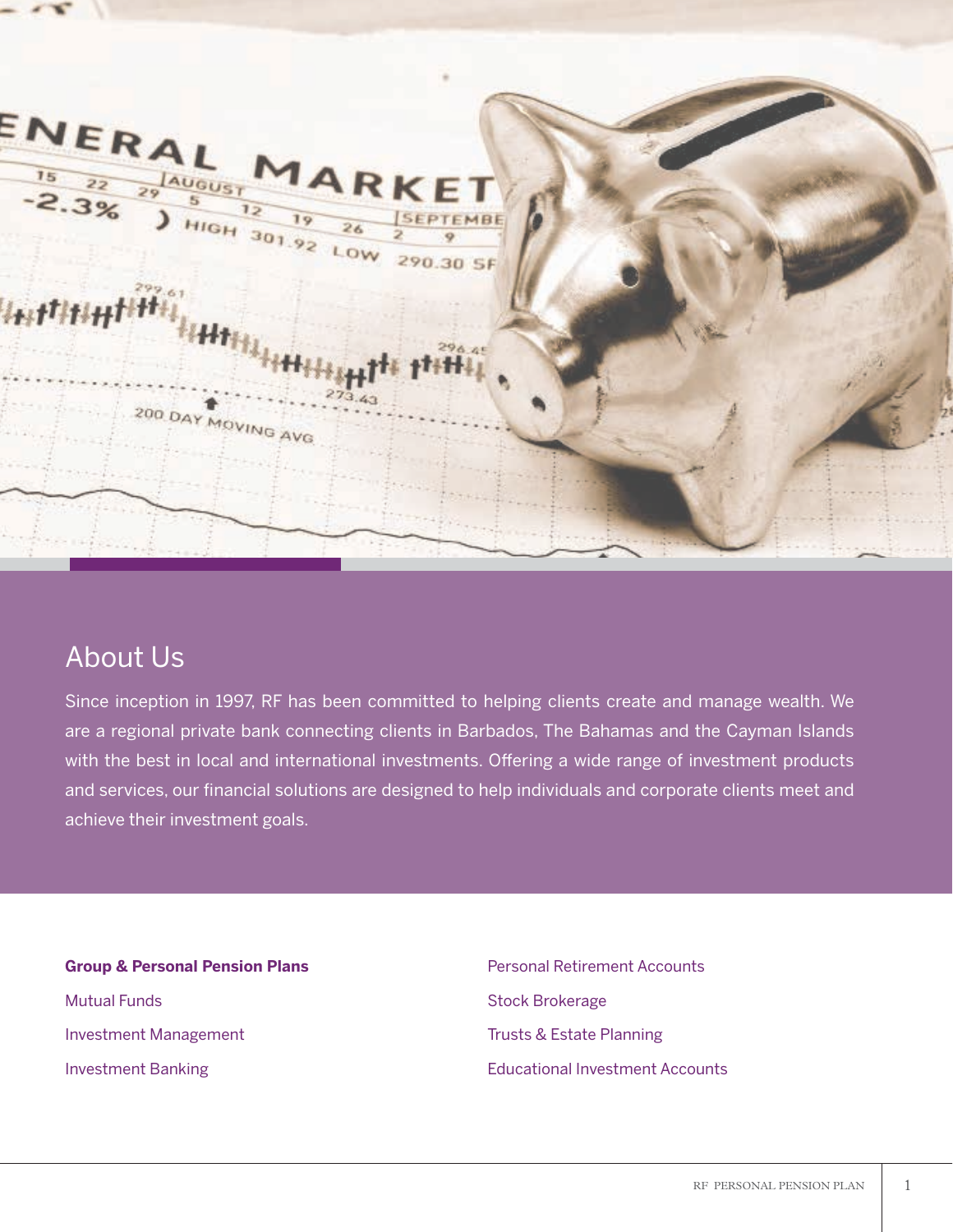

## RF Personal Pension Plan

When we talk about retirement, we're talking about the longest holiday of your life! Your pension is an essential part of your financial planning. The RF Personal Pension Plan is not just a pension plan; it is an efficient and flexible wealth management program, designed to help you attain a financially secure retirement.



The peace of mind you are dreaming of…

### Key Features

- You can contribute a minimum of \$100 per month or \$1,200 per annum.
- You can contribute in lump sum payments or on a predetermined schedule.
- Contributions are allowed up until the end of the year in which you attain the retirement age as specified by the National Insurance and Social Security Act; you may retire no earlier than the age as specified by said Act.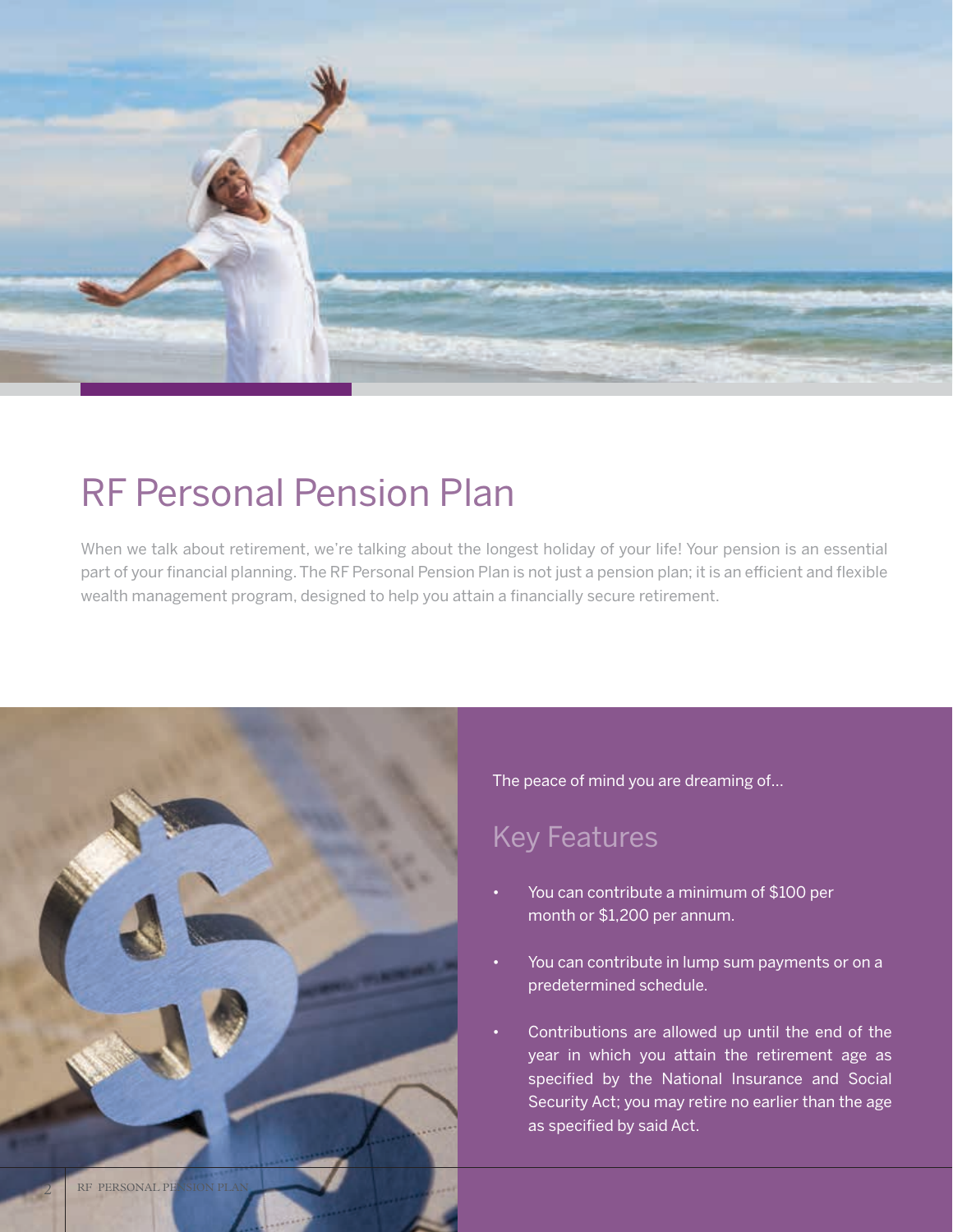

## Things to think about…

### **• How much will I need when I retire?**

 There is no magic number for the amount you should have available for retirement since each individual's priorities and needs are unique. However, it is estimated that you will need at least 70% of your pre-retirement earnings.

 E.g. If your yearly income at present is \$30,000, you would need at least \$21,000 per year after retirement in order to maintain your lifestyle.

**• Can I rely solely on my National Insurance pension?** Your National Insurance pension will likely only meet a small portion of your retirement requirements so your employer and/or personal pension investments will form the core of your retirement assets. If you're thinking about maintaining your lifestyle at retirement, you'll need to take matters into your own hands.

**• How soon should I start saving for retirement?** Believe it or not, the early bird really does catch the worm. The earlier you can contribute savings towards your retirement, the more time they will have to grow. When it comes to preparing for a comfortable retirement, time can be your biggest ally. An extra 1% can be the difference between retiring on your terms or someone else's.



### **Potential for growth**

Benefits of a RF Personal Pension Plan

- **Strong Investment Performance** Select from a range of investment portfolios and decide which combination best meets your requirements.
- **Flexible Structure** Invest the amount you want, when you want.
- **Efficient Administration**  Regular reporting and online access.

### • **Competitive Fees** Low annual administration fees.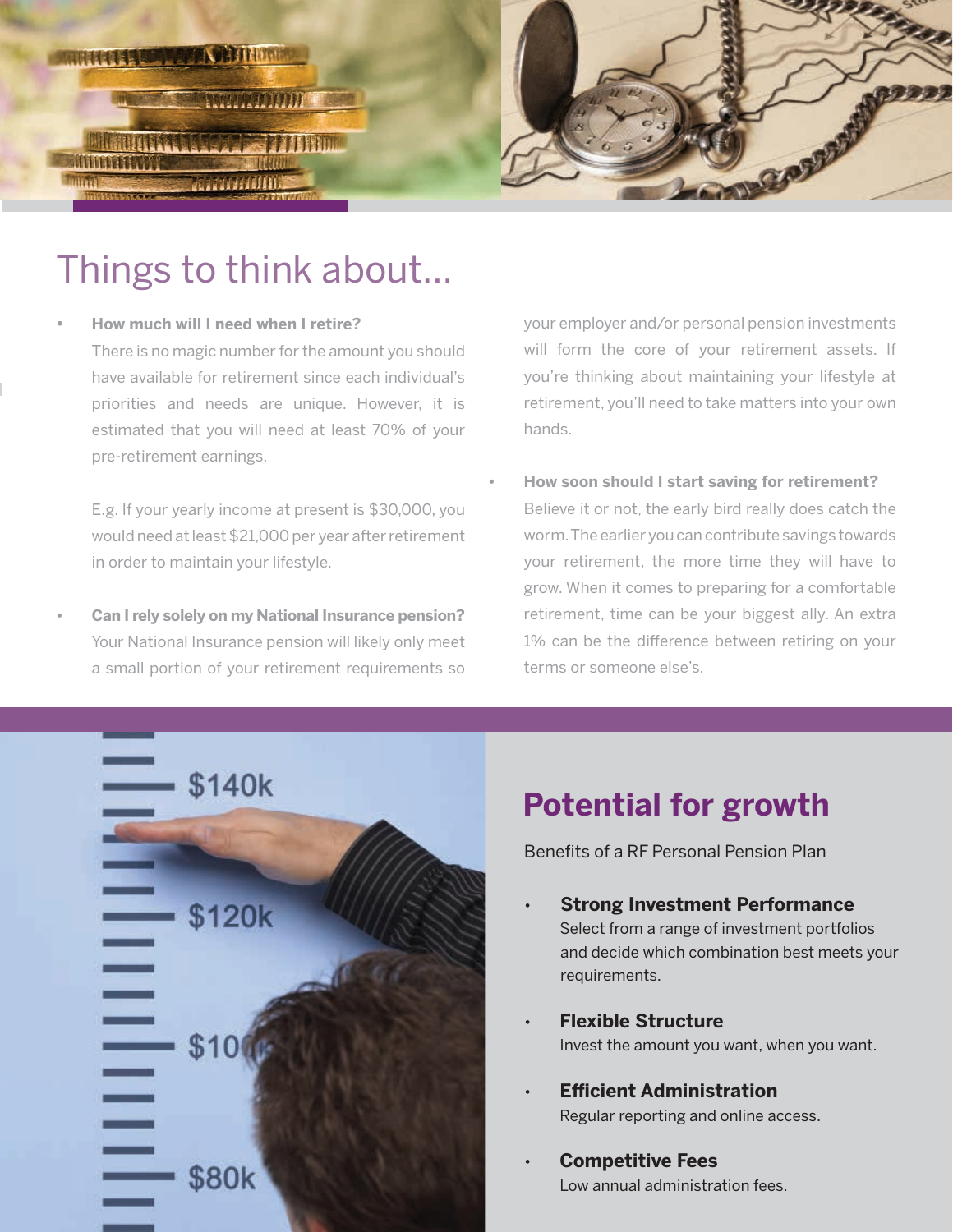

### **Investment choices that reflect your reality…**

#### **Where are my funds invested?**

As you go through each stage in life, it's critical that your investments are adjusted to suit your timeline and risk tolerance. We have multiple investment options to help you achieve your personal goals.

|                         | Premium Income Fund                                                                                                                        | <b>Select Balanced Fund</b>                                                                                                  | <b>Strategic Growth Fund</b>                                                                                                         |
|-------------------------|--------------------------------------------------------------------------------------------------------------------------------------------|------------------------------------------------------------------------------------------------------------------------------|--------------------------------------------------------------------------------------------------------------------------------------|
| <b>Description</b>      | Invests in fixed income<br>securities including<br>Government and<br>corporate bonds and<br>preference shares.                             | Invests in fixed<br>income securities<br>and Barbadian<br>and international<br>equities.                                     | Invests in Barbadian and<br>international equities.<br>preference shares and<br>private placements.                                  |
| <b>Type</b>             | <b>Fixed Income</b>                                                                                                                        | <b>Balanced</b>                                                                                                              | Equity                                                                                                                               |
| Level of Risk           | Low                                                                                                                                        | Moderate                                                                                                                     | <b>High</b>                                                                                                                          |
| This fund is for you if | You are approaching<br>retirement within the next<br>5-10 years and seeking to<br>safeguard and maximize<br>on your accumulated<br>assets. | Retirement is within<br>10-20 years and<br>you are looking for<br>a mixture of safety<br>and modest capital<br>appreciation. | You are ahead of the<br>pack and retirement is<br>within the next 20-40<br>years. Meanwhile you<br>are seeking aggressive<br>growth. |

\*Our advisors can help you determine a good mix for your objectives and risk tolerance. Also, your investment choice is not locked in - you can switch your money between any of the funds at no additional charge.

# **Alternatively...**

### RF Self Directed Personal Pension Plan

With the freedom of a self directed plan, you can choose your own investments, giving you the control over your pension fund. This plan is right for you if you desire to be personally involved in selecting the assets linked to your pension fund.

This option is available only for contributors who make an initial investment of at least \$25,000. Future investments must be of at least \$2,500 per lump sum invested. Some of the investment options available comprise a combination of Barbados and other CARICOM securities, including, government bonds, treasury bills, listed equities and mutual funds and where permissible by the relevant authorities in Barbados, international securities.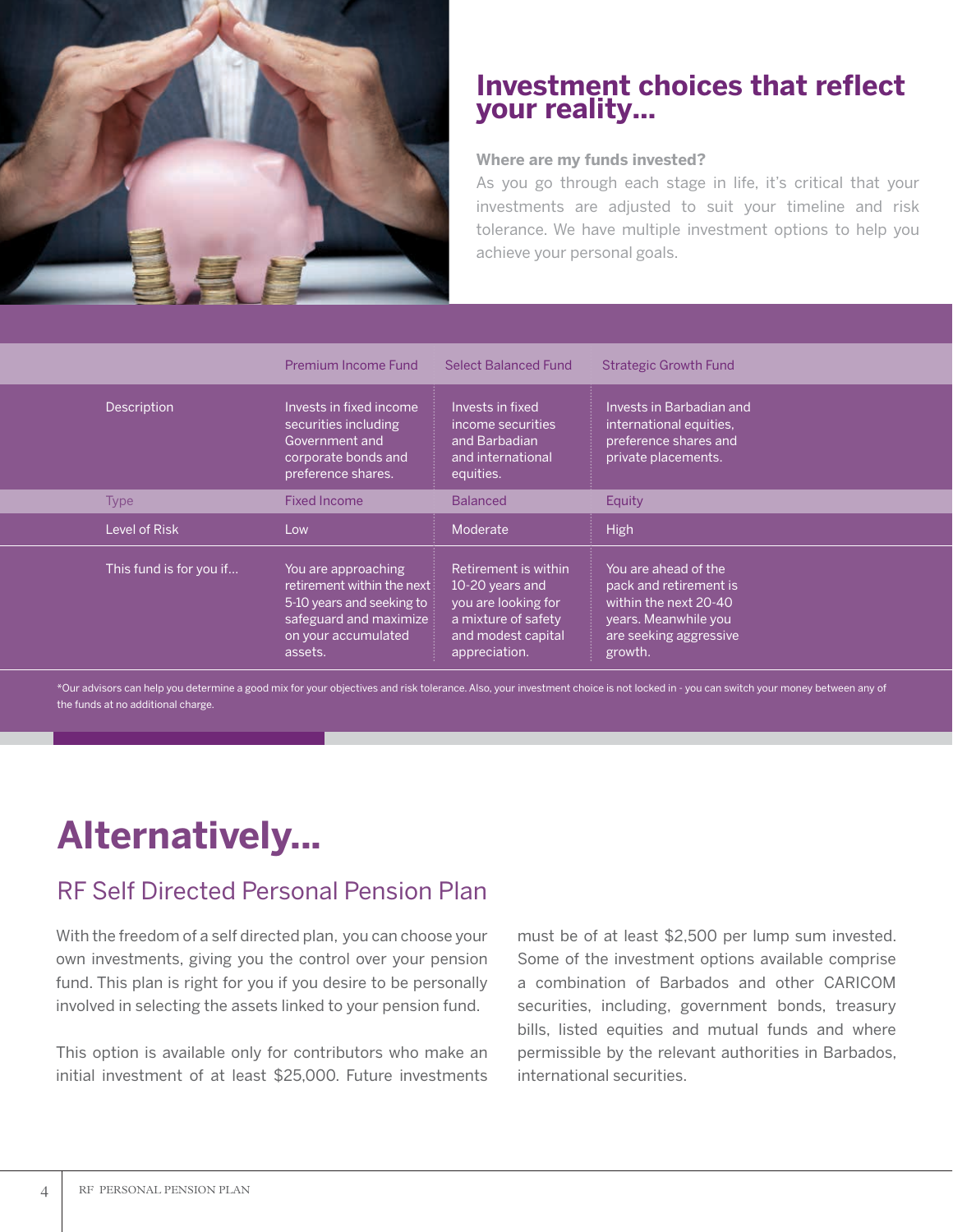

### **Your options at a glance…**

What can I expect at retirement?

You will receive an income from your pension fund based on your selection from the following:

#### Lump sum

You are allowed to take a lump sum from your pension fund.

### Annuity

Your accumulated funds can be used to purchase a lifetime annuity, giving you a regular income for the rest of your life. Additionally, you can choose an annuity that continues to provide an income for your beneficiaries.

#### Draw-down Pension

This allows you to take an income from your pension fund while leaving it invested within the predetermined guidelines.

### **Let your money work for you**

#### How do I keep track of my Personal Pension Plan?

We will ensure that you are kept informed via quarterly investment reports. You are also able to access your pension statement online at any time. Additionally, our qualified pension professionals are available for telephone assistance and one-on-one appointments on request.

### The best time to start protecting your future is now!

#### How do I sign up?

Take the first step by calling one of our advisors today. Along with the completion of our account opening forms available on our website or from our office, the following supporting items are required:

- Two (2) valid forms of photo ID such as a Barbados ID card, current passport or Driver's License.
- One (1) proof of address such as a bank or credit union statement or utility bill (no older than 3 months).